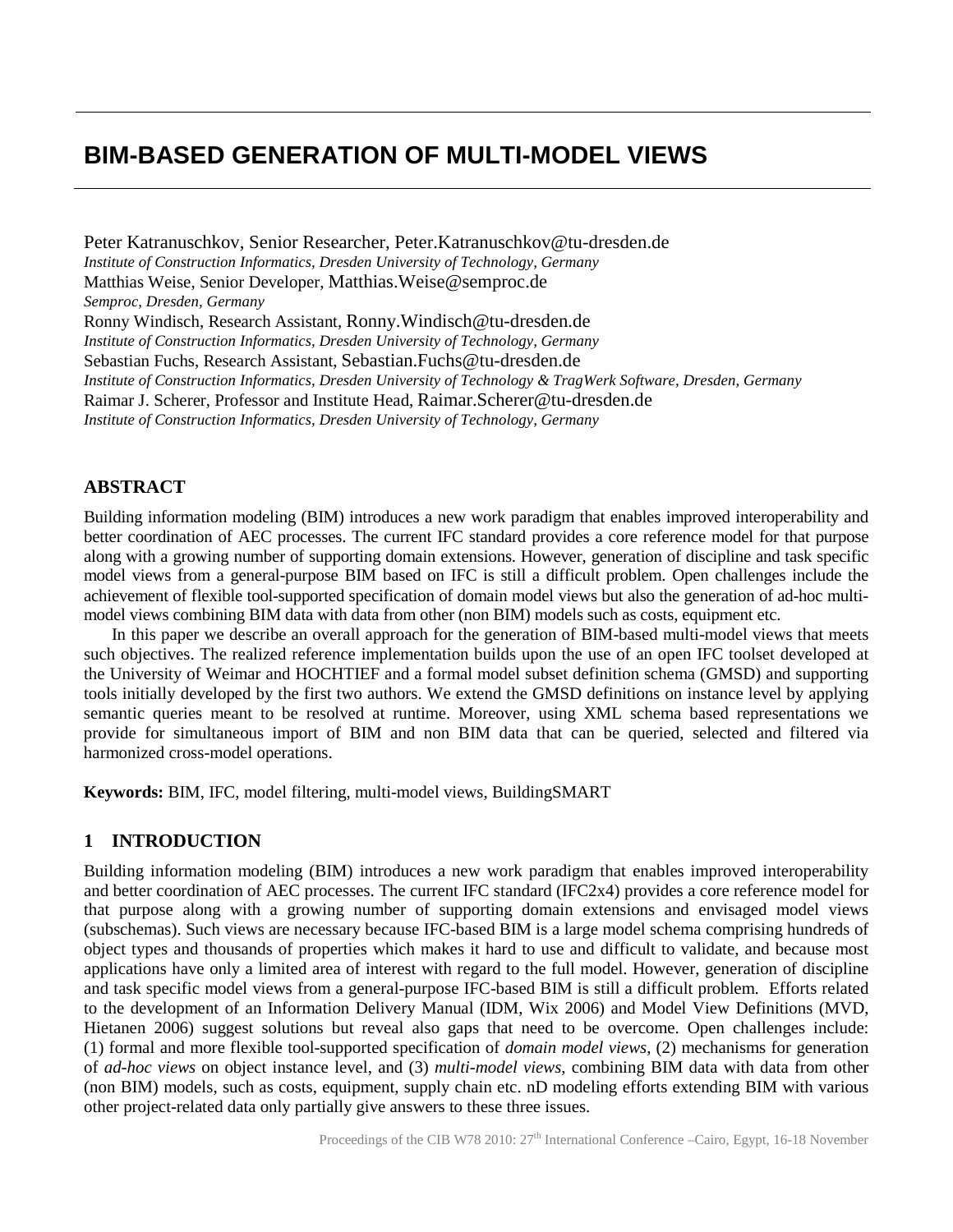The first issue arises from the need to speed up development and standardization of BIM submodels to provide for broader coverage of user requirements and information flows in the full lifecycle of AEC projects. The second issue addresses the use of BIM (and non BIM) data in specialized applications developed mainly by SME vendors that typically need only small portions of the full models. The third issue addresses similar problems but in a broader scope, trying to overcome the limiting requirement of a common all-encompassing model and respectively shared project data repository, a requirement that cannot be easily arranged for in most practical construction contracts.

In this paper we describe a new approach for the generation of BIM-based multi-model views that meets such objectives. Reported is work that started with an initial prototype development back in 2003 and is now extended in the lead German project Mefisto (Scherer 2009) and the EU project HESMOS (HESMOS 2010).

## **2 METHODOLOGY**

A methodology for multi-model view development, implementation and use has to consider the overall process and the principal actors involved in it. Moreover, the lifecycle of the constructed facilities has to be taken into account, i.e. how and for what purposes are model views needed.

Generally, there are three groups of actors taking part in the process: (1) modelers, (2) software developers, and (3) end users. The last group does itself contain many subgroups and actor types which is one of the main reasons to advance model view development and standardization.

IDM-MVD suggests a structured approach to the development of BIM views that brings together modelers, end users and software developers in the frames of the BuildingSMART initiative. The principal process is illustrated in Fig. 1a adapted from (Grobler 2010). However, this figure also hides two substantial issues that need to be considered. Firstly, the IDM-MVD approach only provides for manually developed specifications. The process is hardly supported by any specialized tools and no automated validation of the developed subschema definitions is foreseen. Secondly, it is assumed that once implemented, model views can be readily used in practical projects. However, there is no specific support by open tools and methods that would enable applications to achieve the needed functionality. Hence, even though the process is clear, existing gaps can seriously limit its practical applicability.



Fig. 1: High-level schema of the overall process of development, implementation and use of model views *a) According to BuildingSMART (Grobler 2010); b) Suggested extended methodology and tools.*

To tackle these problems, we suggest extending the IDM-MVD methodology by *three additional steps*, as shown schematically on Fig. 1b. The first step provides for formal specification of a subschema, defined and validated with the help of software tools, which can be immediately used as basis for the development of interfaces for contracted data exchange. This would facilitate specifically the work of modelers and can strongly reduce model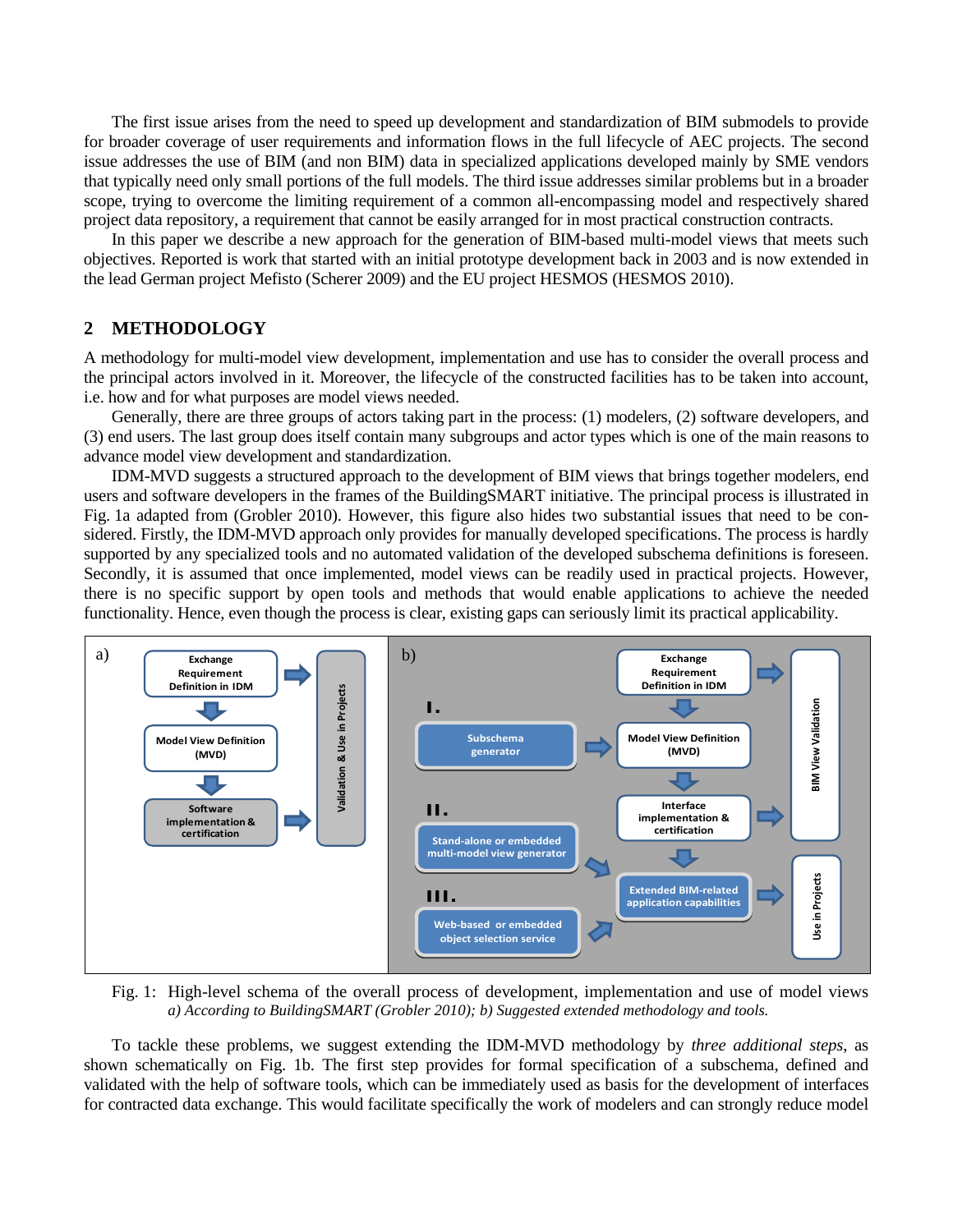view development time. The second and third step provide for fine-tuning a model view in the actual context of an application, enable interoperable consideration of non BIM data and facilitate end user operations on the model. These steps are directed to software developers but at the same time lead to better and more efficient user support. Together, these extensions allow also to clearly separate validation and use of model views which is not so evident in the pure IDM-MVD approach (compare Fig. 1a and 1b).

However, realization of the suggested methodology requires new methods and tools for all three outlined extensions. Indeed, while there are some efforts related to each of these extensions, there is no known approach yet attempting a complete solution. Regarding the generation of subschemas the work of Yang and Eastman (2007) applying a rule-based method can be mentioned. For the second and third proposed extensions most relevant is the work of Adachi who developed a formal query language for IFC-based BIM named PMQL (Adachi 2002). In the area of multi-model views most efforts have been focused on extending BIM to integrate the needed non BIM data, e.g. for scheduling (Tulke et al. 2008). However, this may increase and not reduce complexity.

In contrast to these efforts, we are developing a consistent *reference implementation for all suggested extensions* that can serve as proof of concept and at the same time offer a first open software solution with practical applicability. It is based on a formal model subset definition schema (GMSD) and a set of software tools providing the implementation methods (ViewEdit, Multi-Model View Generator, IFC Viewer and Open IFC Tools). The first of these tools was initially developed by the first two authors and is currently being extended with new functionality. The second tool is a new development being realized as part of a broader multi-model management framework (Fuchs et al. 2010). IFC Viewer and the Open IFC Tools (www.openifctools.org) are developments of the University of Weimar and HOCHTIEF (Theiler et al. 2009), integrated into our multi-model framework. However, the core of the methodology and its most general and reusable part is represented by GMSD (Weise et al. 2003). GMSD is not a language but a schema that provides for a neutral definition format with possible mappings for various practical data exchange implementations. It is comprised of two separate, yet inter-related parts: (1) *view definition*, and (2) *object selection*. The first supports primarily the first suggested extension from Fig. 1b, whereas the second is related to the second and third extension for a single EXPRESS-based model, i.e. (but not limited to) IFC. Both parts can be used together, but view definitions would normally be used by modelers, whereas object selection is more appropriate for software developers – as embedded application feature or outsourced as external service.

Fig. 2 below presents the top level constructs of the GMSD schema indicating the envisaged scenarios of its use. How this is done in detail is explained in the following chapters.



Fig. 2: The top-level constructs of the GMSD schema

## **3 CASE EXAMPLE**

The outlined general methodology can be useful in many situations. To focus the discussion we present a practical example taken from the new European project HESMOS. It refers to the energy management of an existing office building during the operation phase (see Fig. 3 below). In the paper we examine specifically the control of the air conditioning system via temperature and humidity sensors for the case of rooms with sensible IT devices (server rooms). This requires the use of at least two data models: (1) the model of the building automation system (BAS),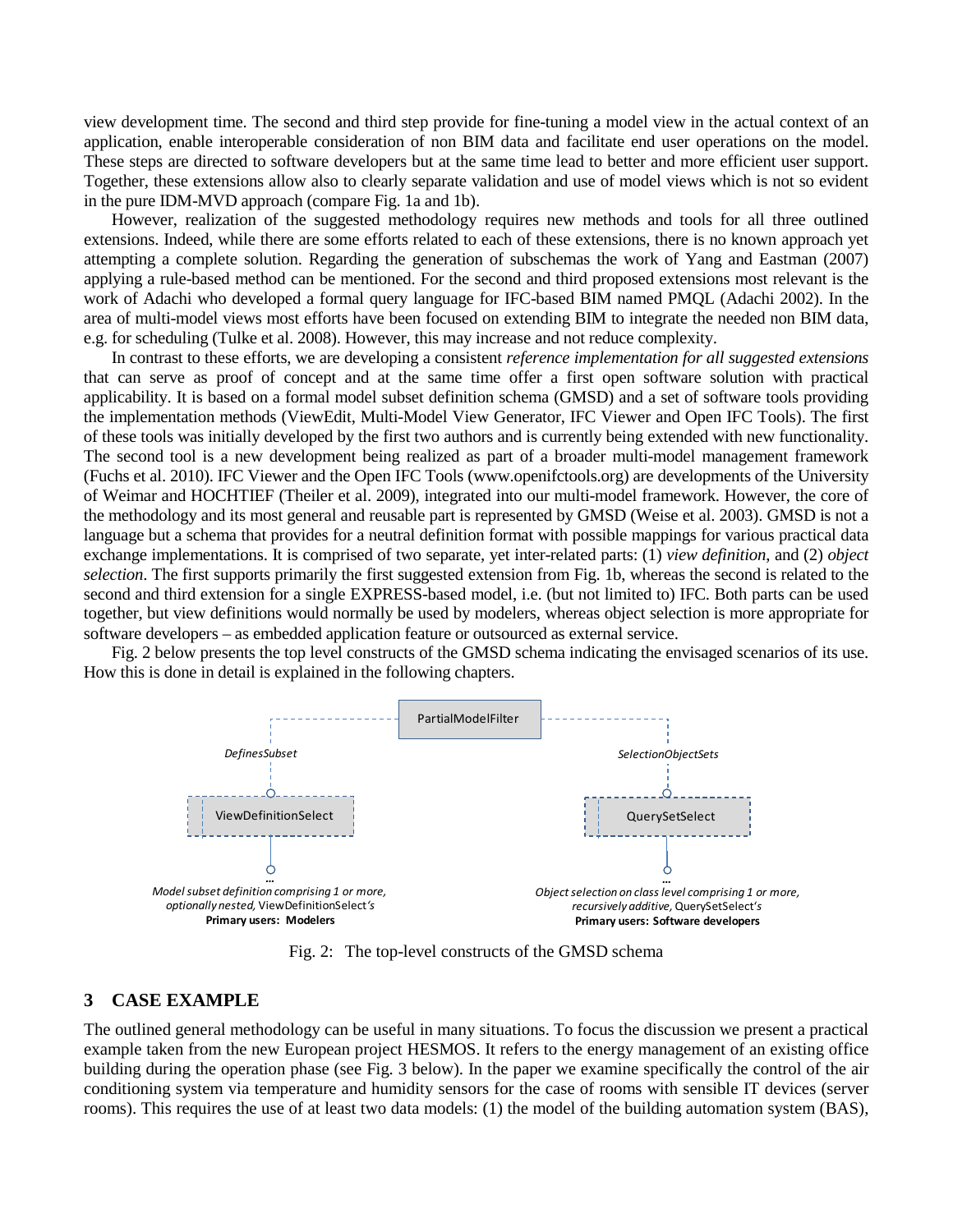and (2) BIM. Additional model data in that context are Costs, to enable "costs - energy efficiency" analyses. Using this example, in the next two chapters we discuss the suggested methodology in greater detail. However, various further examples from HESMOS and from the Mefisto project have shown that many different use cases and business processes can be supported by the same approach.



Fig. 3: Multi-model view example – BIM-based energy efficient building management *a) 3D view of the example building, b) the same building as wireframe model shown in the GUI of the multi-model view generator (currently under development at the TU Dresden)*

# **4 BIM-RELATED VIEW GENERATION**

BIM is by far the most complex model that has to be dealt with in a construction project. The current IFC2x4 model comprises 800+ object classes as compared to known specification or cost models, such as the German GAEB, featuring less than 50 object classes. Therefore, BIM-related view generation plays a central role in the overall interoperability problems that need to be solved. Essentially, this requires methods and tools for stepwise definition of partial model views by means of appropriate data filtering on schema, class and instance level.

### **4.1 Filtering on Schema Level**

The main purpose of schema level filtering is the generation of valid subschemas of the large BIM schema, which can be used as basis for certain predefined data transitions such as model handover from architecture to structural or building services engineering, from design to construction, from construction to facilities management and so on. Whilst IDM is an obvious first step in that process and MVD can be well used to document and hence standardize the developed subschema(s), without a formal approach to subschema generation validation would remain a longlasting, complex and uncertain task. This can be overcome with the help of a language or data model that explicates subschema definition, and a tool built on that basis which takes the full schema as input and provides a valid subschema as output. In terms of GMSD this is done by using one or more *ViewDefinition* specifications. In our reference implementation such specifications can be interactively developed within the Java-based *ViewEdit* tool which provides the option of creating the subschema corresponding to the developed GMSD view specification.

Fig. 4 shows the EXPRESS-G diagram of the part of the GMSD schema dedicated to the definition of static model views (subschemas). A *view definition* is always specified on class level. In GMSD it can be used to:

- Sort out object instances by their type or reduce their content on attribute / feature level
- Sever references to unneeded objects to create a more meaningful subset for the targeted domain
- Generalize objects to supertypes to lower the complexity of the resultant model subset
- Control or limit object references in accordance with some specified criteria.

The top level class *ViewDefinition* provides a unique name to identify predefined views, a Boolean flag indicating if referenced entities should be included by reference or by value, the names of the schemas for which the view definition is valid, a predefined (default) entity usage and extensions to override the defaults. With the *PredefinedEntityUsageTypeEnum* the handling of object types can be set to (1) use all object types with all their features, (2) use all object types with only those features that are needed to keep data integrity, or (3) omit all object types and rely only on the extension specifications. Detailed definitions can then be provided by a set of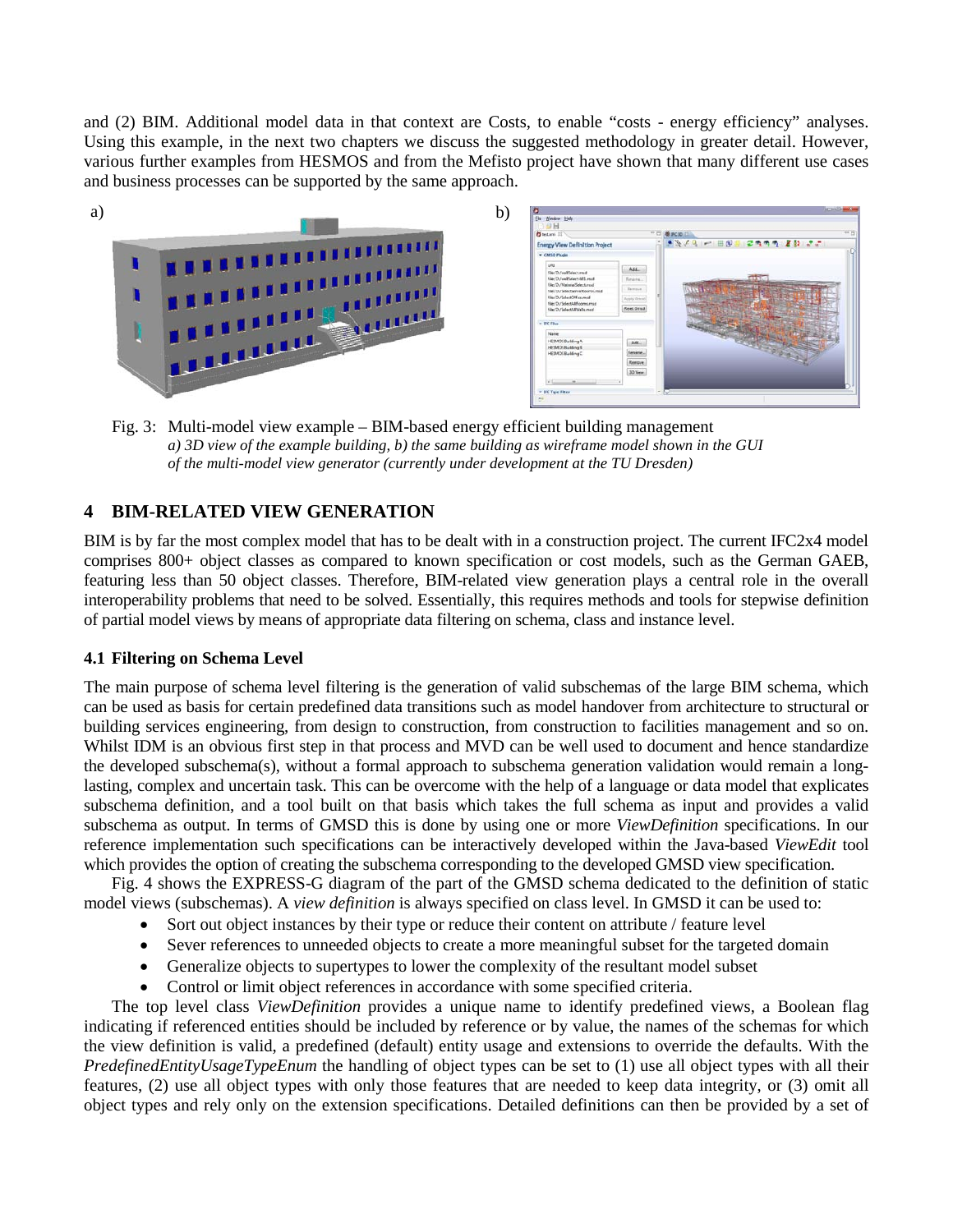*EntityViewDefinition*s enabling the handling of each object type on feature (attribute) level. *FeatureSelection*s can be specified to fine-tune the usage of each feature, whereby the available feature usage types (use, conditional use, delete) can be applied multiple times. Such alternative definitions can be assigned to referenced objects to allow for different interpretations, depending on the actual reference paths. This can be useful in cases where the reference path is important to process the actual object instances properly. For example, in the IFC model the processing of geometry provided via *IfcRepresentation* can be given in dependence of the element type (*IfcBeam*, *IfcWall* etc.) using the particular referenced geometry objects. Additionally, through the attribute *GeneralizeTo*, an object type can be typecast to one of its supertypes to enable more general representation.



Fig. 4: Partial GMSD Diagram related to View Definitions (elements of minor importance are omitted)

Writing such a GMSD specification manually is fully legitimate, but it is not an easy and pleasant task. Therefore the *ViewEdit* tool was developed, greatly facilitating the process (Fig. 5, Scherer et al. 2006).



Fig. 5: Partial screenshot of ViewEdit showing the definition of the Energy Management subschema for the discussed case example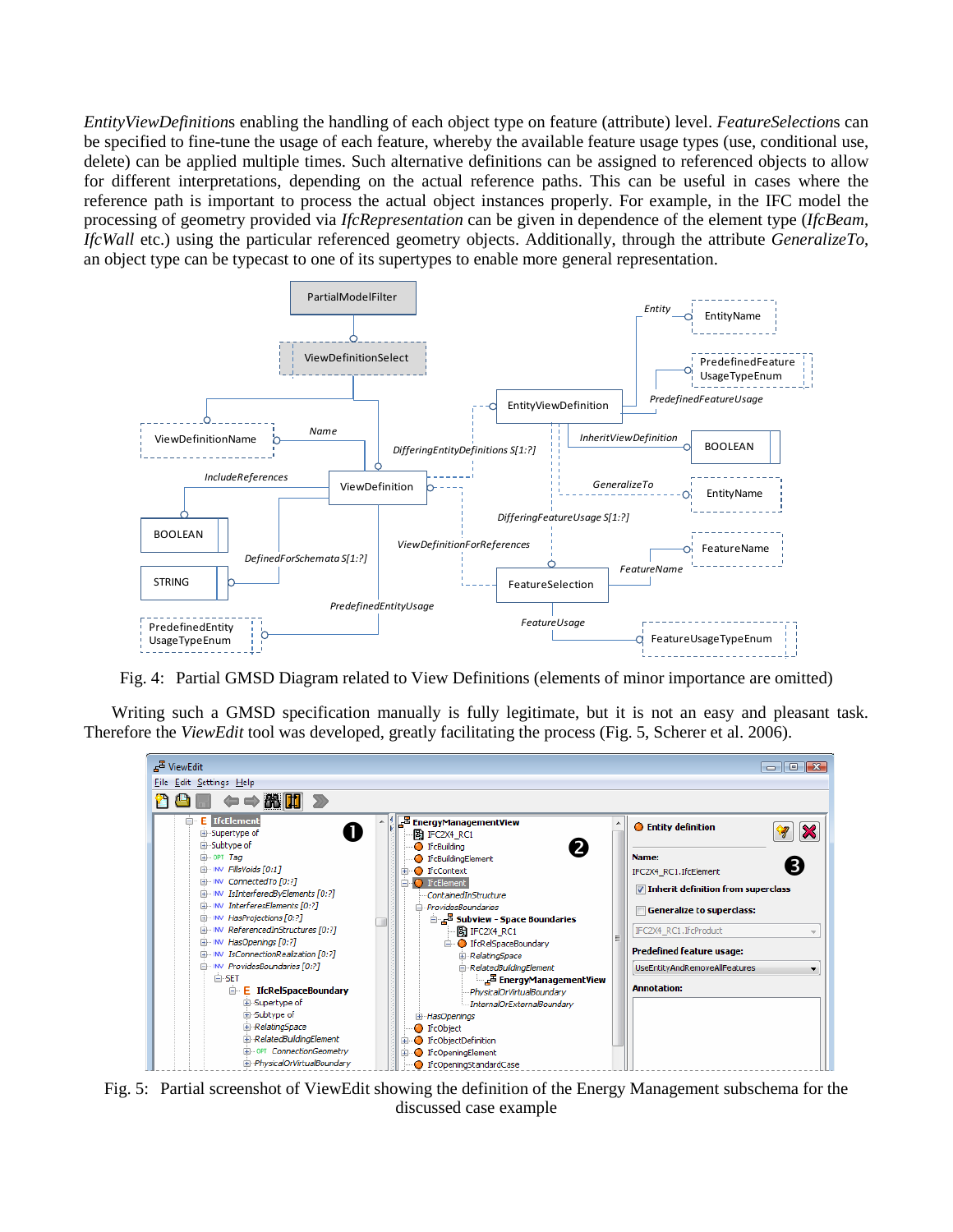As Fig. 5 shows, the ViewEdit screen is divided in three panels: (1) a view of the source BIM with all its entity types (classes) and attributes (features), (2) a tree view of the developed view definition on class level, including subviews for the handling of referenced objects, and (3) an entity definition panel allowing to set various attributes of the item highlighted in panel 2. Specifically, the developed Energy Management subschema omits object classes that are not relevant for the targeted energy management tasks, such as building foundations and staircases as well as various non geometric attributes of other classes. Fig. 6 shows screenshots of the initial model and the obtained result, taken from the multi-model view generator integrating the IFC Viewer developed at the University of Weimar.



Fig. 6: Schema level filter for the given case example *a) Before applying the filter, b) After filtering: removed all stairs, foundations, various (non visible) entity attributes*

There are several usage scenarios where schema level filtering can be of benefit. The first refers to standardized subschema development in support of IDM-MVD (see Fig. 1). Currently, the ViewEdit tool is being extended for that purpose to automatically generate the EXPRESS subschema specified via GMSD. However, this requires additional checking and eventually extending the output schema with classes/attributes that are not defined by GMSD to ensure validity and consistency with the parent BIM schema. A second scenario envisages the development of *modular views* that can build upon each other, thereby enabling gradual refinement and coverage of a broader range of design/construction tasks. A third scenario foresees the use of schema level filtering as an external Web Service or directly within an application, together with the further filtering steps explained in the next sections. These three scenarios could also be combined to provide for even greater flexibility and interoperability.

#### **4.2 Filtering on Class Level**

Filtering on class level can provide for more focused results in the context of a specific task. Its main purpose is to complement schema level filters to further reduce the required data subset. It may be performed on the full BIM data but the main intention is to use a standardized subschema as input (e.g. a structural design subschema or the Energy Management subschema referenced above), which is then further refined as a new subschema option or used dynamically at run-time. With GMSD this is done by using one or more *QuerySetSelect* specifications based on a predefined object selection set. In our reference implementation such specifications are also done with the Java-based ViewEdit tool, together with or independent from schema level filtering.

Fig. 7 shows the EXPRESS-G diagram of the part of the GMSD schema dedicated to the definition of class level filters via *QuerySetSelect*s. It offers two principal possibilities to select objects: (1) by the result of various *selection type constructs,* and (2) *v*ia the set operations *union*, *difference* and *intersection* applied to the result of another select operation.

Through the reference to *SelectTypeSelect* various selection constructs can be used, i.e.:

- Filtering the instances of a particular object class using specific attribute constraints (value ranges, comparison operations such as *thickness > 14cm*, or even a constraint function defined externally)
- Including all instances of a specific object class with or without the instances of its subclasses
- Including/excluding referenced object instances
- Presence/absence of certain references to other objects in the selection set.

Using *SetOperation* more global combinations are possible, such as building the set difference of two already available views, inverting/deselecting a view etc.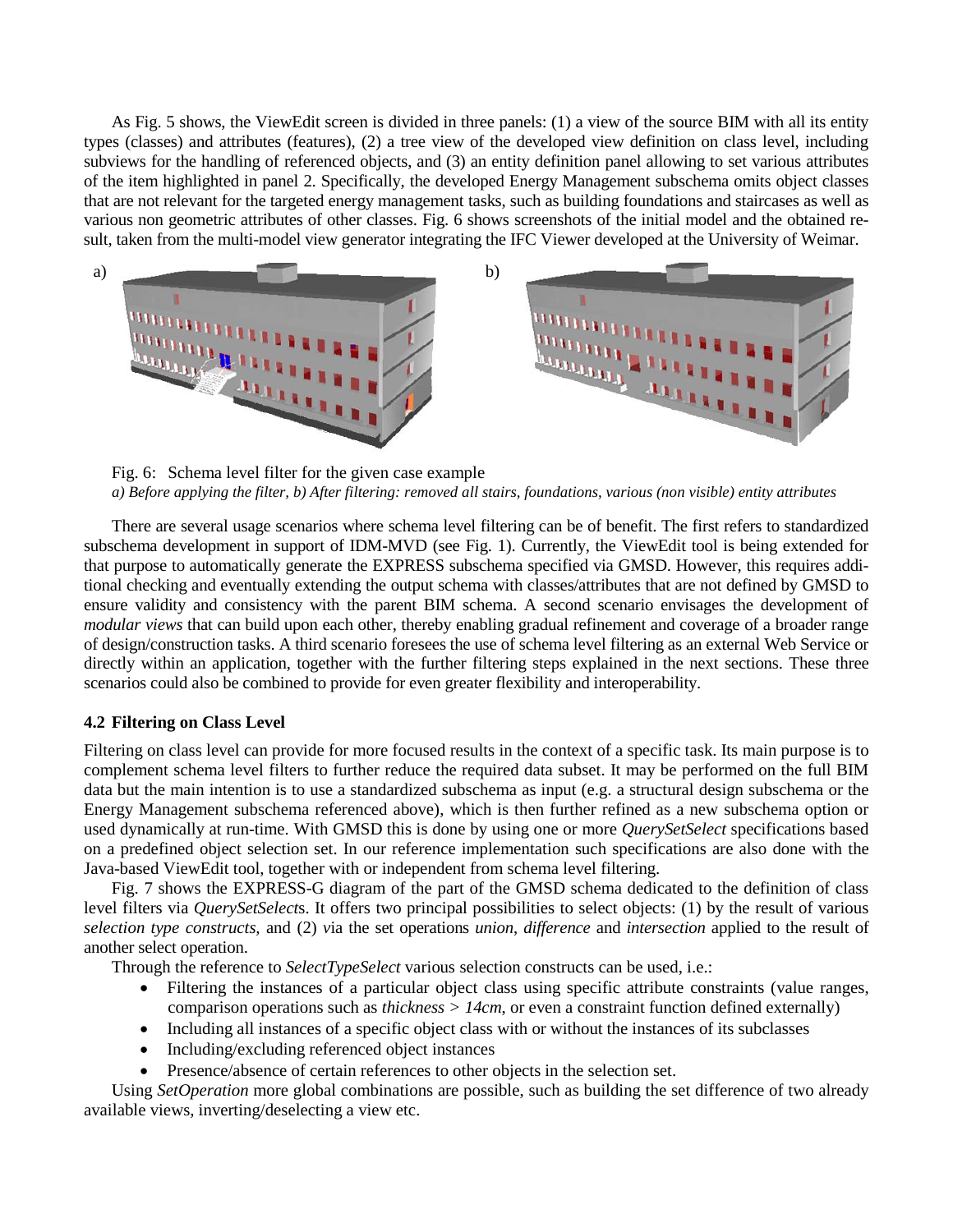

Fig. 7: Partial GMSD Diagram related to Class Level Filtering (elements of minor importance are omitted)

For the given case example, using a relatively simple GMSD filter the Energy Management subschema can be further simplified for the concrete targeted task, tracking the temperature and humidity in Server Rooms. In particular, the model is further filtered to contain only *IfcSpace* objects and associated object instances required for validity, and to the result selection set the attribute filter *Name = 'Server Room'* is applied. Fig. 8 below shows screenshots of the initial state (the result of the previous step) and the result of applying the class level filter.



Fig. 8: Class level filter for the given case example *a) Before applying the filter, b) After filtering and highlighting the selected server rooms (IfcSpace instances); The resultant model is shown in semi-transparent mode to reveal all selected rooms in the building.*

The basic usage scenarios of class level filters are two. Firstly, they can be used for more focused specification of subschemas, providing an additional mechanism for development of subschema hierarchies. Secondly and more importantly, they can be used directly in applications, especially in cases where specialized solutions are the target, a typical market niche for SMEs in construction IT. This can be particularly useful if combined with capabilities for multi-model and object level filtering.

#### **4.3 Ad-hoc Filtering on Object Level**

Filtering on object level on the basis of specific object instance semantics cannot be realized by models like GMSD neither by tools like ViewEdit because they can only provide specifications on class/schema level. Such filters are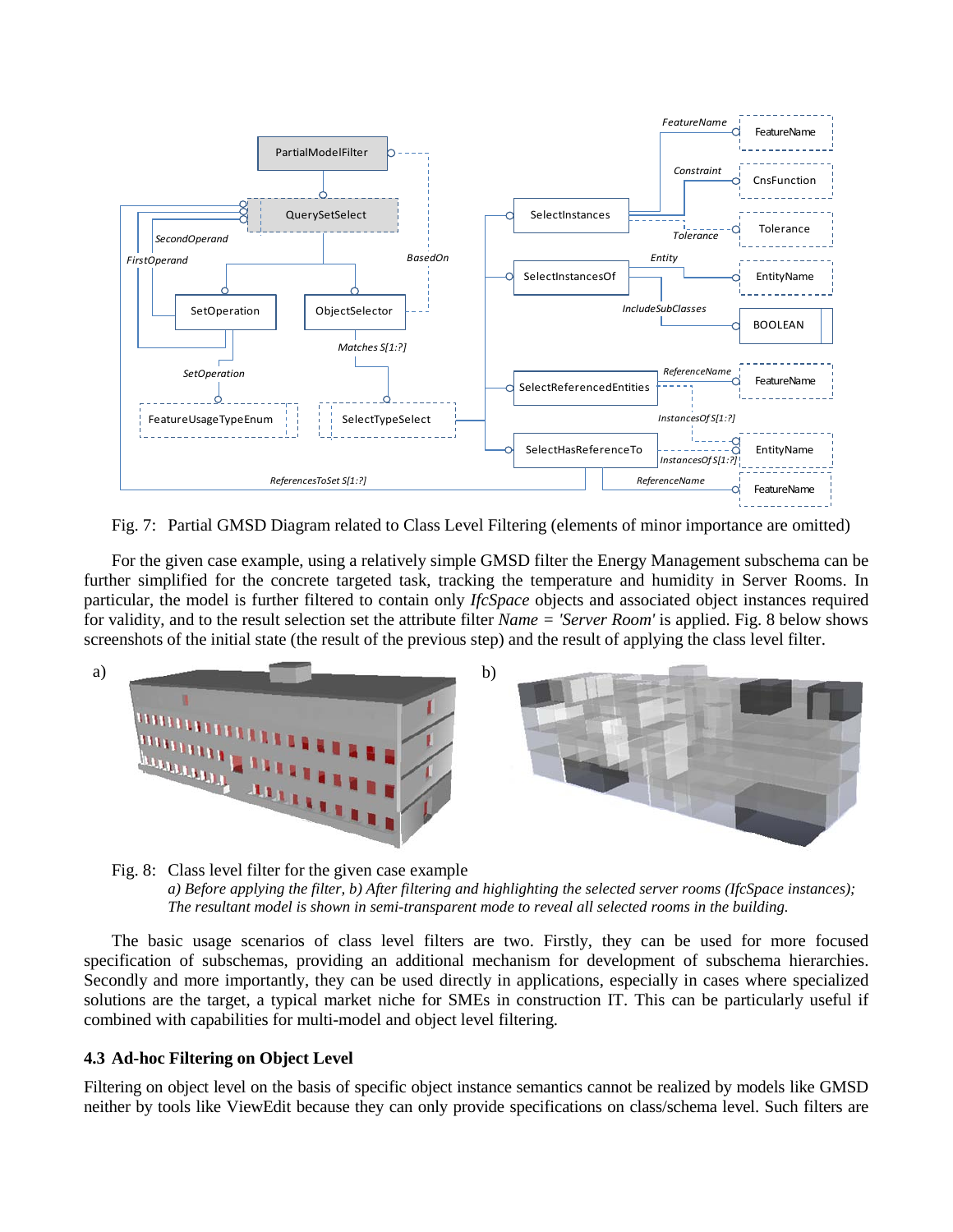possible only in the particular context of specific application tasks. Their purpose is (1) to enable the users to select individual objects for further processing, and (2) to facilitate semantic single or multi-model filtering.

Principally, there are three ways of user-driven object selection:

- By supporting geometry constructs
- By topological queries
- By semantic queries.

*Geometric constructs* are well developed and widely known in CAD systems. However, they require implementation of sophisticated algorithms that are not in the focus of non CAD applications. Besides, they are mainly useful for applications that deal extensively with the geometry of BIM objects, which is not always the case, e.g. in costing, scheduling, construction management etc. In our reference implementation we use partially the geometry constructs developed in the extended version of the integrated IFC Viewer (Theiler et al. 2009). This includes cutting and clipping lines, planes and polygons as well as certain VRML-like view manipulation operations.

Use of *topological queries* can be very powerful provided that topology is supported in BIM. This can be done by applying a query language including constructs like "below", "above", "next to", "inside" etc. A suggestion in that regard is done in (Borrmann and Rank, 2009). However, albeit foreseen in IFC, topological data are hardly supported by current BIM-CAD. Borrmann and Rank (2009) show how this can be overcome by additional reasoning but the suggested algorithms based on Octree geometry are complex and hence of limited applicability for non CAD tools. Thus, whilst definitely useful, topological queries are presently out of scope in our reference realization.

Last but not least, *semantic queries* can be applied to enable ad hoc focusing on the issues of interest. This requires: (1) an engineering query language that maps BIM constructs to the engineering concepts used in the targeted application domain, and (2) appropriate visualization techniques to highlight and zoom to the selected object(s) automatically. Regarding these issues, various suggestions have been worked out in the last years. Katranuschkov et al. (2003) have suggested a formal engineering language based on XML Schema, and developed a light-weight web-based prototype tool as proof of concept in the frames of the European ISTforCE project. A similar approach has been undertaken later by Nepal et al. (2009) in the area of construction management. The obtained results are promising but scalability of the XML definitions is yet to be examined. Nevertheless, with a general mapping schema between IFC and engineering concepts it is possible to realize dedicated queries in the scope of a specific application, thereby enabling goal-oriented object search and selection. This can be especially powerful for multi-model views where a single query can simultaneously address concepts and properties of multiple models.

#### **5 MULTI-MODEL VIEW GENERATION**

With methods and tools enabling filtering / reducing the complex building information model on three levels, multi-model views and their interoperability can be readily addressed. The purpose of such views is to take into account and integrate non BIM data provided on the basis of standard or quasi standard schemas without further expansion of the BIM. There are at least four reasons to avoid such expansions: (1) keep the models separately manageable, (2) avoid increase of the overall complexity, (3) enable use of state-of-the-art non BIM data such as GAEB XML, MS Project etc., and (4) enable straightforward data exchange with further downstream applications without additional mappings from the extended BIM back to the native schemas. However, in order to realize such a flexible approach, three additional issues have to be tackled – the filtering of non BIM models, the proper inter-linking of the separate single model views to provide for integrated interpretation of the data, and the provision of an adequate GUI for multi-model management.

In principle, the process of *filtering non BIM data* can follow the same general methodology described in the previous sections. Normally this would be faster and easier to achieve because non BIM data used in construction projects are of lower complexity compared to BIM. However, a practical difficulty provides the fact that almost no other model schema is based on EXPRESS, the basis of the IFC model. Therefore, while subschema development would be generally similar, the specific implementation methods must be adapted to the underlying representation.

*Combining multi-model views*, once such views are available, faces three problems: (1) tackling of the multiple views within one and the same application, (2) inter-linking these views to an interoperable system, and (3) storing these links for further reuse. The first is a pure technical issue on implementation level. The second requires finding the correspondences between the individual models which can be done automatically if there are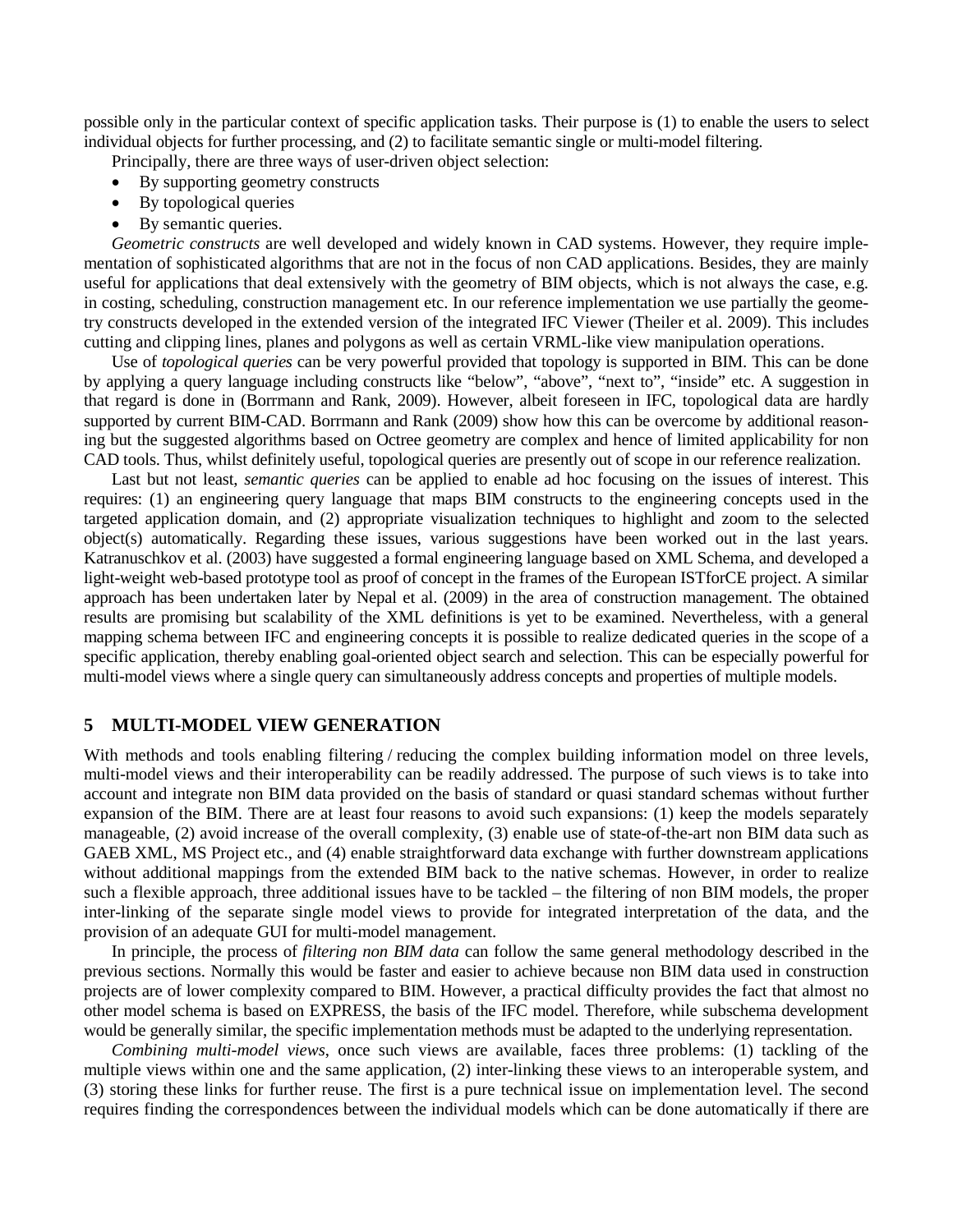corresponding features allowing for the necessary mappings, or manually, if such features are absent. In both cases, the solution is strongly dependent on the actual models and has to be solved within the software using them. Most interesting for our subject is the third issue because it allows for a generic solution. For that purpose we suggest using a *Link Model* built upon XML Schema, which stores all correspondences between the model elements once these correspondences are found. Its essence is to couple pairwise instances of the related models using one or more key attributes as unambiguous references, whereby general model inter-relationships are defined on the top level of the XML schema. This lean model relies on the fact, that even if no link attributes are available in the original models the software can provide at least object IDs internally which can then be used to describe correspondences. However, such links must not be limited to IDs. Any attribute combinations can be used if they provide unambiguous inter-model references.

Last but not least, *querying the generated multi-model views* and providing an efficient user interface has to be addressed. Fig. 9 below, showing a screenshot of the multi-model view generator for the provided case example, can be used to explain the concept. It presents the last step of the task described by that example, namely finding the Server Rooms where temperature and humidity thresholds measured by room sensors are trespassed and require respective action. To do that, both BIM and BAS data are first mapped to engineering concepts, i.e. IfcSpace  $\rightarrow$ Room, Sensor.temp  $\rightarrow$  T [Room] etc., using the principal approach described in (Katranuschkov et al. 2003). These data can then be queried via pre-configured user interface forms, dynamically enabled via the multi-model framework being developed in the frames of the Mefisto project (Fuchs et al. 2010). Basis for the user interface are formal semantic queries that can address object instances and their properties *across* the individual model views.



Fig. 9: The GUI of the multi-model view generator showing the last filtering step in the case example

The displayed query results in three (out of five) rooms that correspond to the given criteria (Fig. 9, upper left panel). Their IFC IDs are automatically determined (lower left panel) which enables highlighting the focused room (103) in the IFC Viewer (right panel) and examine relevant further features (not shown in this screenshot).

Thus, semantic and other multi-model queries complete the overall process enabling gradual and goal-oriented reduction of the data towards the desired area of interest. For the discussed example this process can be shortly expressed as follows: *Full BIM => IfcSpaces => Server Rooms => Server Rooms with T > 40 & H > 45.*

#### **6 CONCLUSIONS AND OUTLOOK**

We described a new methodology for multi-model view generation encompassing a structured overall approach as well as a set of enabling methods and tools for efficient and flexible view development and use. The presented methodology is coherent with the IDM-MVD efforts undertaken within BuildingSMART, extending these to better